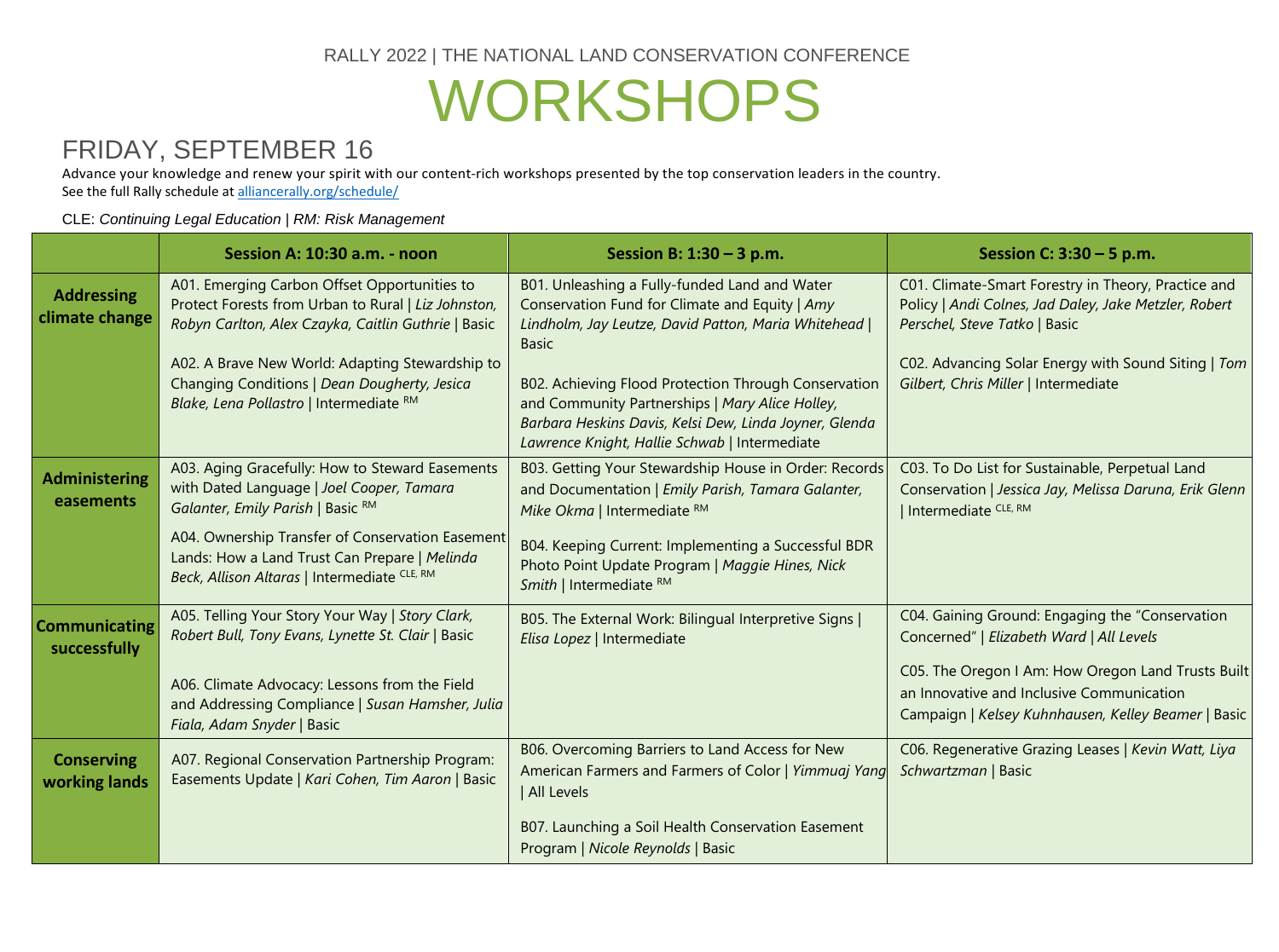| <b>Doing deals</b>                      | A08. Real Estate Fundamentals: A Primer for New<br>Land Trust Staff and Board Members   Steve Swartz<br>Basic CLE, RM                                                   | B08. Make My Day: Climate Change and Amending<br>Conservation Easements   Steve Small, Ellen Fred, Jesica<br>Blake   Intermediate CLE, RM                                         | C07. Knowing When to Say No!: Considering Climate,<br>Equity and Mission in Project Selection Criteria  <br>Reggie Hall, Lena Pollastro   Intermediate RM                        |
|-----------------------------------------|-------------------------------------------------------------------------------------------------------------------------------------------------------------------------|-----------------------------------------------------------------------------------------------------------------------------------------------------------------------------------|----------------------------------------------------------------------------------------------------------------------------------------------------------------------------------|
|                                         |                                                                                                                                                                         |                                                                                                                                                                                   | C08. Leaning Into Donations with Reserved Life<br>Estate   Abby Hade Terpstra, Ross Baxter  <br>Intermediate                                                                     |
| <b>Engaging</b><br>community            | A09. ¿Donde vives? Mapping a Path Toward Equity<br>in Conservation Engagement   Neal Ramus, Mirella<br>Ramos, Kristen Weil   Basic                                      | B09. Guidelines for Disability Inclusion and Engaging<br>Community Programs   Bob Lujano, Penny Edwards  <br><b>Basic</b>                                                         | C09. Partnerships to Provide Equitable Access to the<br>Outdoors   Nicole Braddock, Di Holokahi, Jennifer<br>Leonard   Basic                                                     |
|                                         | A10. Weaving Cross-Cultural Perspectives to<br>Redefine Conservation   Travis Custer, Olga<br>Gonzalez, Regina Lopez-Whiteskunk   Basic                                 | B10. Activating Allyship: Strategies for Human-Centered<br>Conservation   Jasmine Williams, Melissa Daruna   Basic                                                                | C10. Turn the Tide: How Land Trusts Can Serve<br>African American Farmers   Mary Burke, Ebonie<br>Alexander, Joe Thompson   Basic                                                |
|                                         |                                                                                                                                                                         |                                                                                                                                                                                   | C11. Land Back and Land Trusts   Peter Forbes,<br>Suzanne Greenlaw, Darren Ranco, Gabe Shoeships  <br>Intermediate                                                               |
| <b>Managing your</b><br>organization    | A11. Building Blocks for Creating an Inclusive<br>Conservation Project: Black River, SC Case Study  <br>Maria Whitehead, Frank McClary, Katy McWilliams<br>Intermediate | B11. The Critical Link to Achieving Your Goals is<br>Succession Planning   Emily Boedecker, Elise Annes  <br>Intermediate                                                         | C12. A Picture Paints a Thousand Words: Five Visual<br>Frameworks for Strong Land Trusts   Marc Smiley  <br>Intermediate                                                         |
|                                         | A12. Inside Out: Designing Inclusive Cultures That<br>Invite Diversity   Jasmine Williams   Basic                                                                       | B12. Put Your Best Foot Forward: Tips and Tools for<br>Understanding the Requirements and Preparing Your<br>Strongest Accreditation Application   Lisa McCarthy  <br>Intermediate | C13. Get Ready for your Renewal of Accreditation  <br>Lisa McCarthy   Basic                                                                                                      |
| <b>Securing</b><br>support              | A13. Park Finance Equity: Ballot Measures that<br>Fund Park-Underserved Communities   Will<br>Abberger, Ann Macdonald   Basic                                           | B13. Strategic Marketing: Refresh, Reconnect and Grow<br>Members, Donors and Supporters   Karen Buck  <br>Intermediate                                                            | C14. No Land Trust is Too Small to Conserve Wildlife<br>with Federal Partners!   Mary Pfaffko, Nicole Adimey,<br>Katie Brasted, Cindy Brown   Basic                              |
|                                         | A14. If We Can Do It, You Certainly Can! Get the<br>Skinny on Fat Gifts   Cheryl Fox, Chet Work  <br>Intermediate                                                       |                                                                                                                                                                                   |                                                                                                                                                                                  |
| <b>Stewarding and</b><br>restoring land | A15. Forests in Cities: Conservation Strategies for<br>Climate and Equity   Sophie Plitt, Brittany Wienke,<br>Clara Pregitzer   Basic                                   | B14. No One Likes Dead Fish: Protecting Watersheds in<br>a Changing Climate   Richard Tralies, Lauren McGrath,<br>Margaret Rohde   Basic                                          | C15. New Resources and Local Perspectives to Help<br>You Dive into Water Work   Sequoya Bua-lam, Steve<br>Epting, Erica Hernandez, Todd Reynolds, Andrew<br>Szwak   Intermediate |
|                                         | A16. Building Strategic Bird Conservation<br>Partnerships with Private Land Networks   Sara<br>Barker, Julia Fitzpatrick, Steve Hagenbuch   Basic                       | B15. Restoring Land to Improve Water Quality: Strategic<br>Targeting and Project Implementation   Rob Krain,<br>Aaron Laver   Intermediate                                        | C16. Trail Planning & Management for Land Trusts  <br>Sarah Walter   Basic RM                                                                                                    |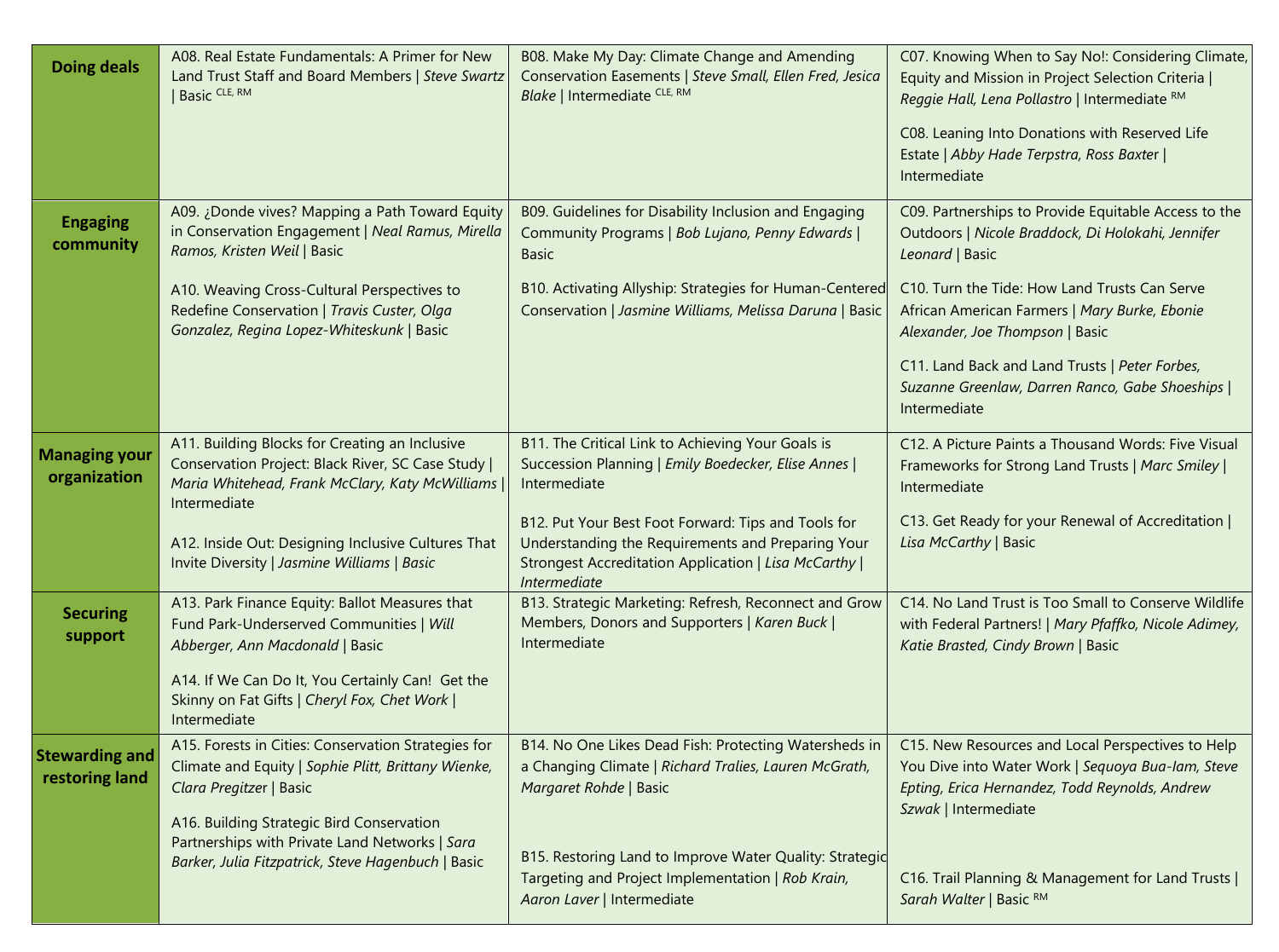RALLY 2022 | THE NATIONAL LAND CONSERVATION CONFERENCE

# WORKSHOPS

## SATURDAY, SEPTEMBER 17

Advance your knowledge and renew your spirit with our content-rich workshops presented by the top conservation leaders in the country. See the full Rally schedule at [alliancerally.org/schedule/](http://alliancerally.org/schedule/)

#### CLE: *Continuing Legal Education* | *RM: Risk Management*

|                                      | Session D: 10:30 a.m. - noon                                                                                                                                                                                                                                                                                     | Session E: $1:30 - 3$ p.m.                                                                                                                                                                                                                                                                                    | Session F: $3:30 - 5$ p.m.                                                                                                                                                                                                                                                                                                                                                                                                        |
|--------------------------------------|------------------------------------------------------------------------------------------------------------------------------------------------------------------------------------------------------------------------------------------------------------------------------------------------------------------|---------------------------------------------------------------------------------------------------------------------------------------------------------------------------------------------------------------------------------------------------------------------------------------------------------------|-----------------------------------------------------------------------------------------------------------------------------------------------------------------------------------------------------------------------------------------------------------------------------------------------------------------------------------------------------------------------------------------------------------------------------------|
| <b>Addressing climate</b><br>change  | D01. Land Trusts & Goldilocks: Find the Carbon<br>Pathway that's Just Right!   Mary Kallock, Jessica<br>Bakowski, Sarah Ford, Sandy Letzing   Advanced                                                                                                                                                           | E01. Incentivizing Managed Retreat from Sea<br>Level Rise Through Conservation Partnerships  <br>Mary-Carson Stiff   Intermediate CLE                                                                                                                                                                         | F01. Nature-Based Opportunities with the<br>National Coastal Resilience Fund   Kyle Gray  <br><b>Basic</b>                                                                                                                                                                                                                                                                                                                        |
|                                      | D02. Joining Forces with the Military to Combat<br>Climate Change Threats   Jaime Simon, Jeff<br>DeQuattro, Jessica Grannis, Kent Wimmer   Basic<br>D03. Smart Solar: Advancing Best Practices for Clean<br>Energy Planning and Resource Protection   Ethan<br>Winter, Nathan Cummins, Brian Ross   Intermediate | E02. A Case Study in Green Infrastructure:<br>Engage Community in Climate Action by<br>Amplifying Youth Voices   Leia Lowery, Melissa<br>Luetje, Pam Morgan   Basic<br>E03. Partnerships Unlocking Carbon Markets for<br>Land Trusts and Forest Landowners   Jonathan<br>Shears, Jasmine Brown   Intermediate | F02. Addressing Conservation and Climate<br>through Collaborative Partnerships   Kate Patton,<br>David Lillard, Autumn Phillips-Lewis   Advanced                                                                                                                                                                                                                                                                                  |
| <b>Administering</b><br>easements    | D04. Modern Baselines: What Hath Experience<br>Wrought?   Sarah Sigman, Dean Dougherty, Lena<br>Pollastro   Advanced RM                                                                                                                                                                                          | E04. Success in Holding Mitigation Bank<br>Conservation Easements   Nelwyn McInnis, Cindy<br>Brown   Intermediate                                                                                                                                                                                             | F03. We Might Lose?! Mediating a Violation and<br>Managing your Attorney in the Process   Steve Swartz,<br>Mary Burke, Buzz Constable, Joannie Dwoskin, Ray<br>Lyons, Kevin McGorty, Andrea Reese, Heather Richards  <br>Intermediate RM<br>F04. Easements Go Global: Private Lands Conservation<br>Agreements in Europe, Australia, Chile and   Henry<br>Tepper, Victoria Marles, Chandni Navalkha, Angelo Salsi<br>Intermediate |
| <b>Communicating</b><br>successfully | D05. Leveraging the Power of Story to Secure<br>Funding and Drive Participation   Brian Tibbetts  <br>Intermediate                                                                                                                                                                                               | E05. Storied Landscapes: What Making a Video<br>Can Teach You About your Land Trust   Brandon<br>Hayes, Amanda Hill, Patrick Williams  <br>Intermediate                                                                                                                                                       | F05. Climate Change Education: Changing Hearts<br>and Minds   Kathleen Biggins   Basic                                                                                                                                                                                                                                                                                                                                            |
| <b>Conserving working</b><br>lands   | D06. Holistic Approach to Water Quality<br>Improvement and Landscape-scale Conservation<br>Maggi Blomstrom, Kevin Tate   Intermediate<br>D07. ACEP 101   Lisa McCauley   Intermediate                                                                                                                            | E06. So Many Options: OPAVS and Other Tools<br>to Keep Protected Farmland in Farming   Cris<br>Coffin, Molly Fales, Ben Kurtzman, Dave Viale  <br>Advanced                                                                                                                                                    | F06. Conservation Planning for Agricultural Land<br>Kathleen Doherty   Intermediate                                                                                                                                                                                                                                                                                                                                               |